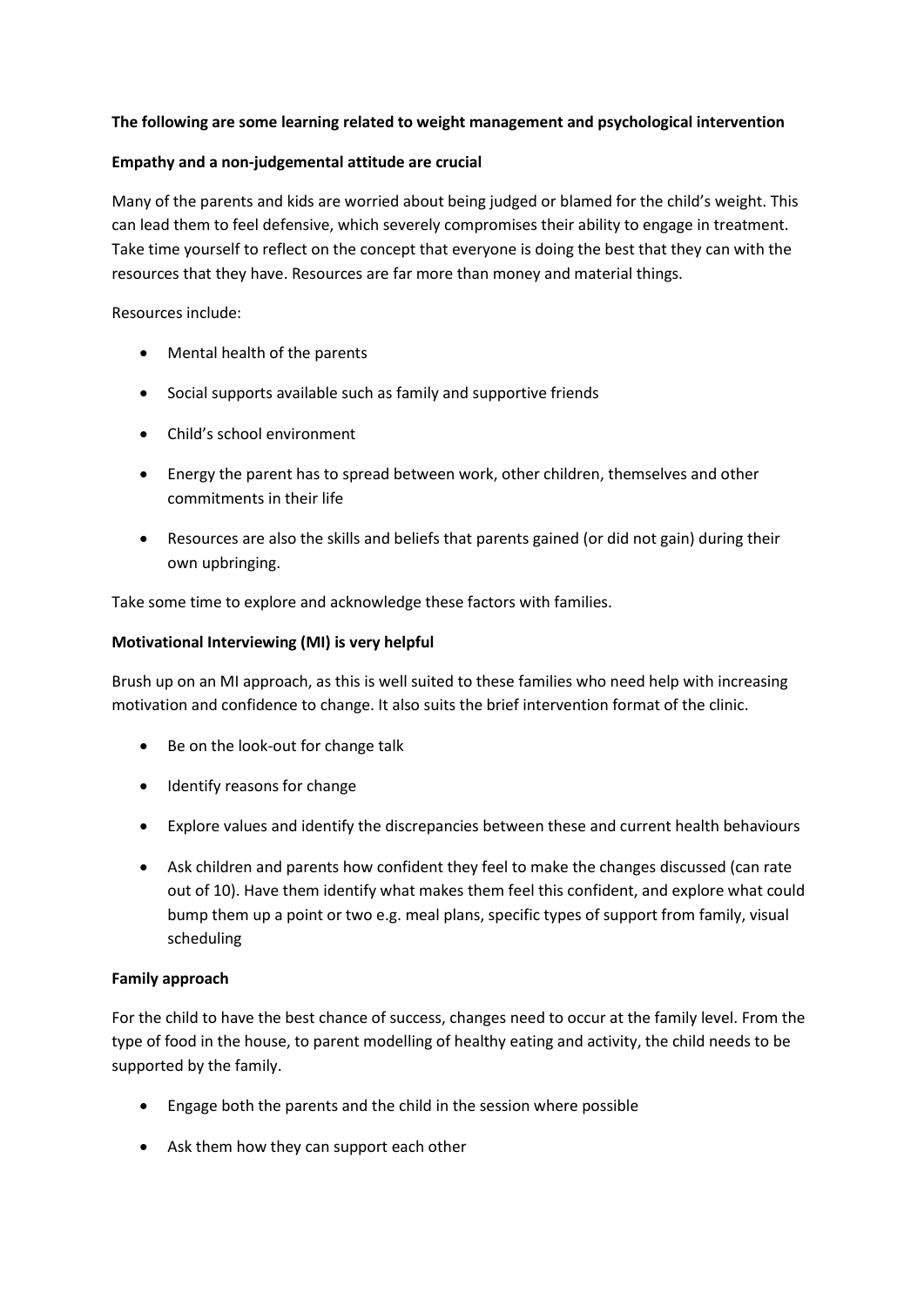- Encourage those who have attended the session to sit down with the rest of the family and discuss both the proposed changes and the important reasons for the changes
- Discuss how to create buy-in within the family e.g. can others help with meal ideas, shopping and meal preparation? Will someone go for a walk with the child or play a sport?
- Encourage the child to think about how they would like the family to support them e.g. practical support like preparing lunchbox, cheerleading, gentle reminders about their goals when making food choices?

Deciding on this together can help stop the child feeling picked on, and stop the family feeling like their support is not well-received.

There will be parents that expect the child to make changes on their own within an unchanged family home environment. Encourage the parent to have realistic expectations of their child. Talk about how difficult it is for an adult to resist tempting foods, and let them know that it far more difficult for a child. Often the child will mention that having tempting foods in the house is one of the main challenges they face.

# **Health-behaviours versus focus on weight**

Focus on how well the child's feel like they are going with the behaviour changes they are aiming for, and any emotional reactions that they have about their weigh-in.

Use weight as a tool only. It is information that tells us if the changes we've made have been enough, or if we need to add another step in for the next week.

Focus on health behaviour changes:

- Encourage patients to see each new behaviour change as the great step that it is, rather than focusing only on the number on the scales
- Prompt patients to be observant as they make behaviour changes and notice the range of benefits that arise, e.g. more energy, tummy feels better, improved concentration, feeling proud of self for behaviour change, enjoying the foods
- We are building a healthy and sustainable lifestyle, rather than simply dieting for weight loss

# **Goal-setting principles**

Families often feel overwhelmed by the enormity of the changes required, and their ability to make changes is then greatly reduced. Psycho-education about goal setting can be incredibly helpful. Discuss the factors that maximise chances of success when setting goals:

 Make the goal specific. If they want to focus on diet changes, drill down further, down to increasing vegetable intake, down to adding more vegetables to the lunchbox, down to trying raw carrot sticks 3 days next week and making this happen by doing the grocery shopping on Sunday and cutting the carrots to store in portions in the fridge. Getting this specific helps uncover areas that they may not feel confident about and to troubleshoot